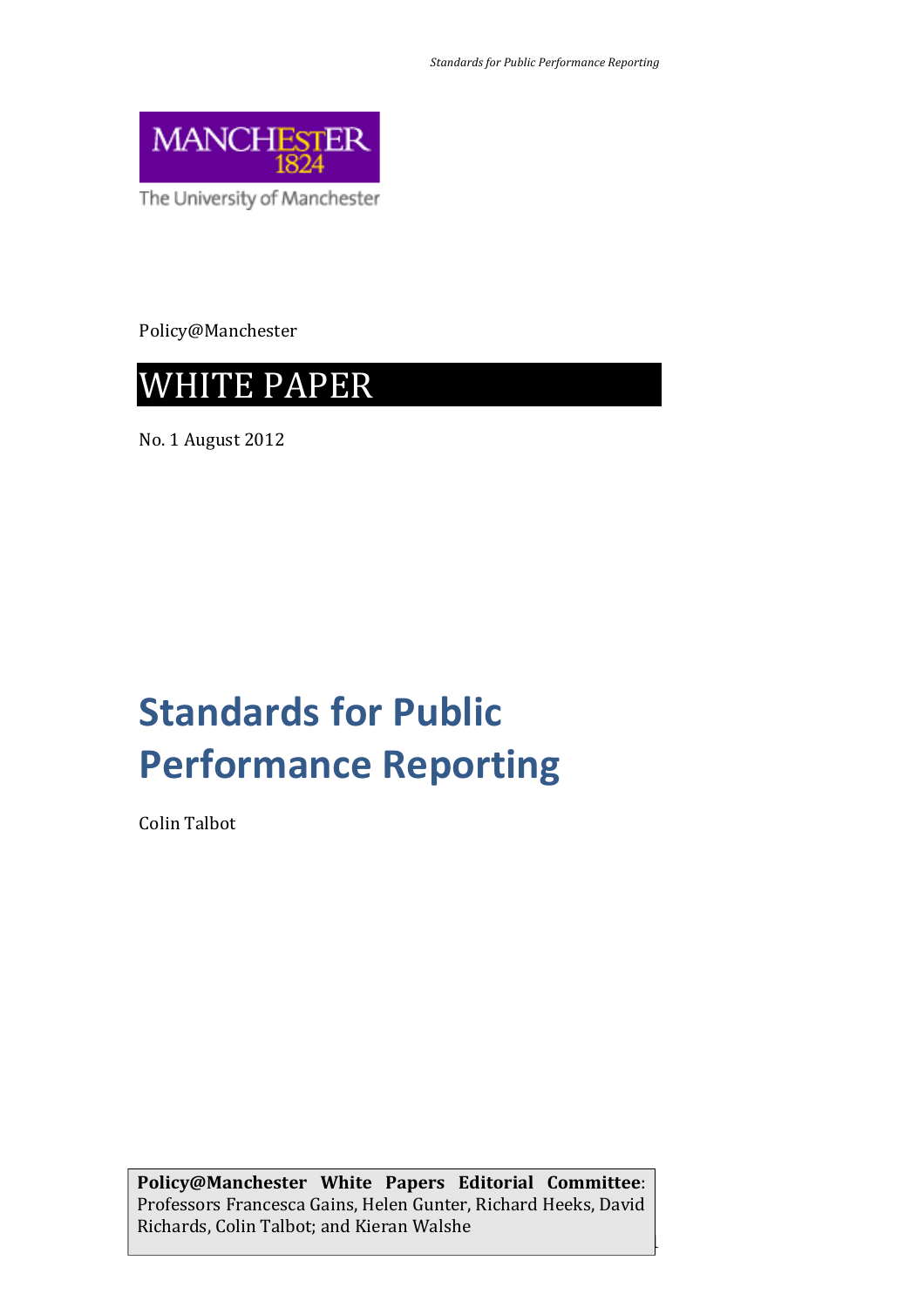## **Introduction**

For over 30 years British governments have had periodic drives for better performance and efficiency in government and public services. But Government efficiency drives and performance reporting have often been met with public and media scepticism and sometimes-even derision<sup>1</sup>.

This is a pity because action and reporting on government efficiency and performance is both necessary and has often led to real improvements, if not always quite as great as government's have often claimed.

One other notable feature of these periodic efficiency and/or performance initiatives has been the lack of learning, of accumulated knowledge, from one campaign to the next. Although we have learnt a great deal about how to measure performance, efficiency and productivity of public activities in the past four decades, far too little of this knowledge has been properly codified or is systematically used. There seems to be all too frequently a "reinventing of wheels" each time a new initiative emerges.

A good example was the first round of "Public Service Agreements" (PSAs), published in 1998 under the last Government. Despite a wealth of knowledge available across the UK public sector, and indeed internationally, these PSAs were widely regarded as very badly formulated, full of elementary errors.

The present prolonged period of public sector austerity clearly makes efficiency and performance issues all the more important, but these are perennial issues in government that never go away.

The White Paper makes a modest proposal to resolve some of the problematic issues surrounding efficiency and performance of public services by putting one aspect – the measurement and reporting dimension – onto a much sounder, less partisan, basis.

In the reporting of financial information about public services we have well-established standards. These are not without controversy, but they are well enough established that broadly

 

### DISCLAIMER

Policy@Manchester White Papers are published to stimulate discussion and represent the views of the authors only. They in no way represent the views of the University of Manchester or any part thereof.

 $1$  For example the attempt by the early Blair government to introduce 'Annual Reports', 500,000 of which were produced each vear for sale through newsagents, only lasted three years (1998 to 2000) because of the degree of scepticism about them.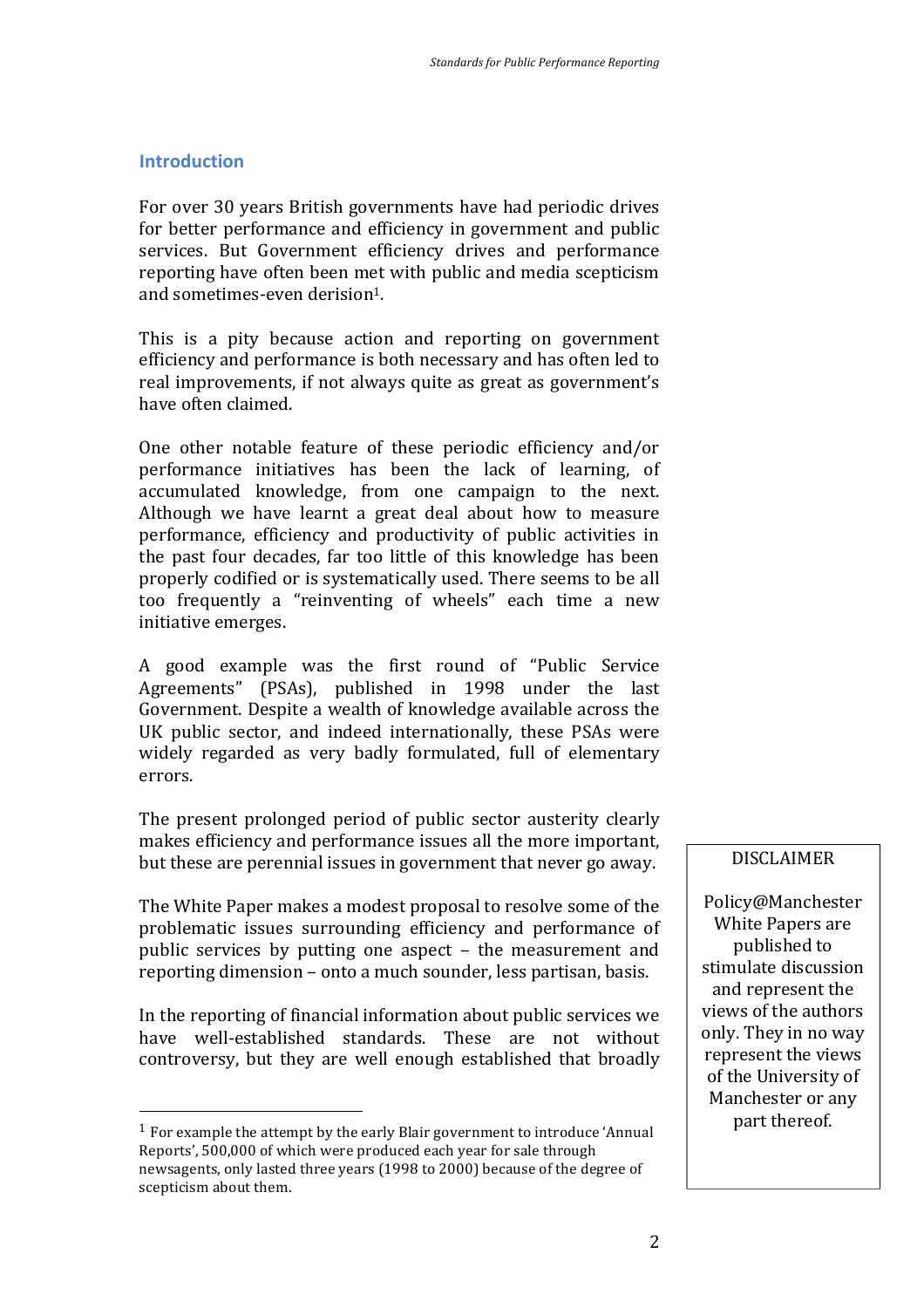when our government says "we spent  $X$  on  $Y$  last year" (subject to audit) we can be reasonably assured that is true.

What this paper proposes is that we adopt the same approach to reporting efficiency, performance and productivity data about public services - that is we should have:

- a Generally Accepted Reporting Standards for Public **Performance (GARSPP)**,
- developed through an independent **Office for Public Performance (OPP)** and
- enforceable through a variety of mechanisms, including external audit and parliamentary accountability.

The OPP would also act as a national repository of learning about what works, and what doesn't, in driving performance, efficiency and productivity in UK public services and government. It could become a sort of NICE (National Institute for Health and Clinical Excellence) for performance reporting and efficiency drives across the whole public sector.

The essential advantages of such changes are two-fold:

- **better public accountability** by eliminating tendentious reporting of so-called performance or efficiency improvements;
- **actual improvements to performance and efficiency** by eliminating duplication, mis-reporting, errors and manipulation in reporting of performance and efficiency results.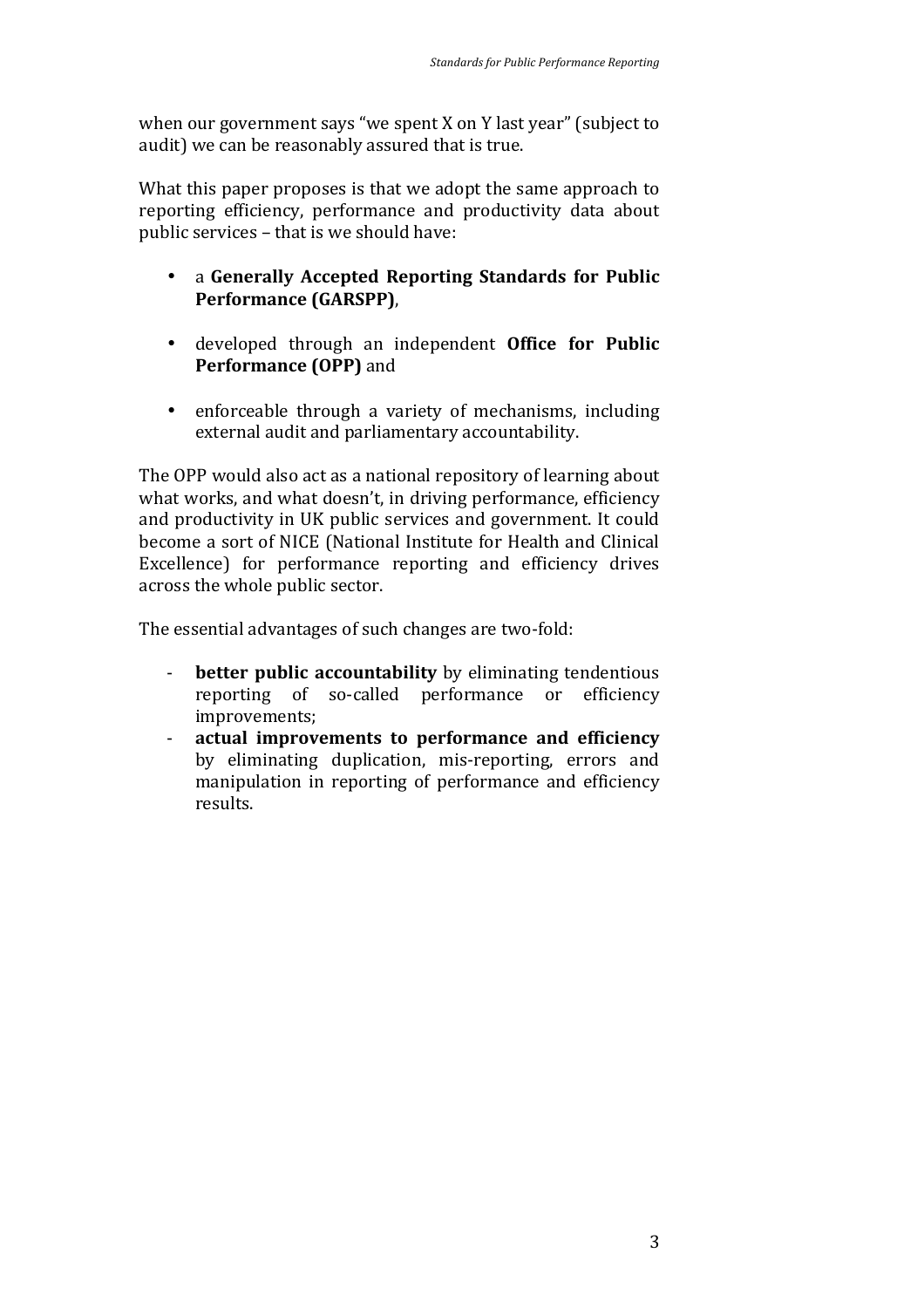## **Why a Generally Accepted Reporting Standards for Public Performance (GARSPP)?**

We have learnt a great deal about how to measure performance, productivity and efficiency in public services over the past 3 decades or more. Not just in the UK, but internationally also, there has been masses of experiment and experience upon which to draw.

In my book '*Theories of Performance*' (Oxford, 2010) I rehearsed some of what we've learnt, but I also pointed out that even with such apparently simple terms and concepts like "performance". "efficiency", "productivity", "value for money" and so on there are important differences of definition, not just between countries but over time and between expert opinions. But there is actually, and this is crucial, a fairly common set of broad assumptions about what we mean by these various terms - the main problem has been no-one has taken the trouble to define them clearly, through consensus, and then stick to them.

Early in the life of the New Labour Government just such an attempt was made. The Treasury, Cabinet Office, Office of National Statistics, National Audit Office and Audit Commission came together to produce a booklet entitled 'Choosing the Right FABRIC - a framework for performance information' (HM Treasury, March 2001)<sup>2</sup>. This booklet included a set of stipulated definitions of key terms and concepts.

This was a good starting point, the only problem was that Government found itself incapable in practice of sticking voluntarily to the terms which its own agencies had developed, and soon slipped into sloppy and chaotic usage of terms to suit the circumstances. The FABRIC framework fast fell into disuse because there was no institutional force or sanction behind it.

Individual bodies have continued to try to bring some conceptual order and clarity to these activities. The National Audit Office has, for nearly 20 years, attempted to promulgate clear definitions in the 'performance' and 'efficiency' arenas. Whilst NAO has tried to propagate their definitions, there has been little adherence to them in Whitehall or the wider public sector.

The Office of National Statistics has taken forward the work of the Atkinson Review on the Measurement of Government Output and Productivity for the National Accounts (2005) to try and develop robust measurements of outputs, but their use has

 

The FABRIC in the title was an acronym for:

**F**ocused, **A**ppropriate, **B**alanced, **R**obust, **I**ntegrated and **C**ost-Effective

performance information systems

 $2$  This probably partly in response the poor first round of PSAs in 1998 mentioned above.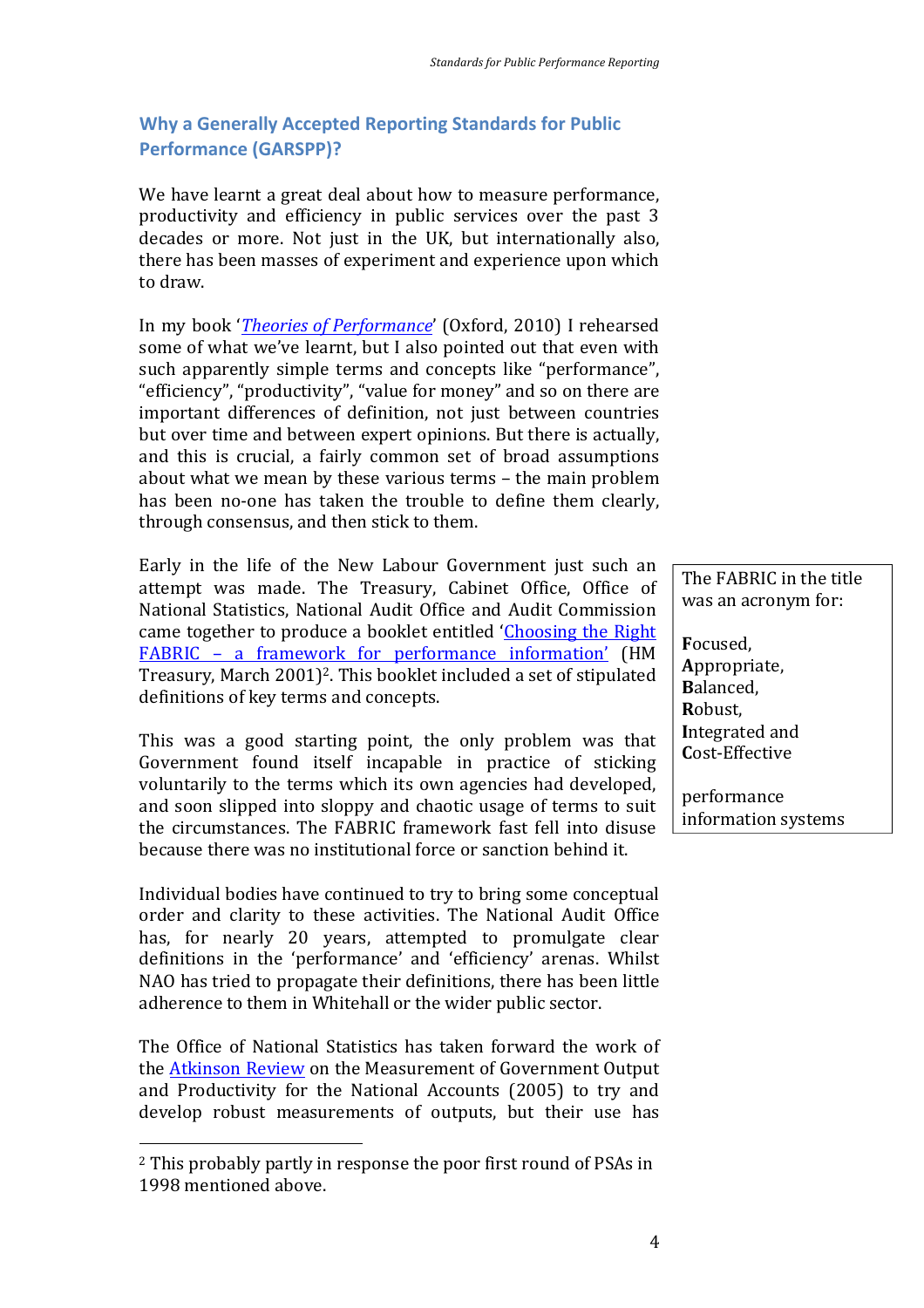remained largely restricted to inside the ONS.

The time has come to try and consolidate all this effort and create the equivalent of accounting standards for public performance, efficiency and productivity. I have called these **Generally Accepted Reporting Standards for Public Performance (GARSPP)**, but I am of course open to other suggestions.

My point is that we need some commonly accepted framework of accepted standards of measurement that can be used by politicians, policy-makers, civil and public servants, auditors and not least parliament, the press and the public to judge results in the same way we can judge spending.

Such a set of rules would undoubtedly be subject to amendment and evolve over time, much in the same way accounting standards have. But this would be through consensus, evidence and testing, not by political or bureaucratic fiat.

Performance and efficiency reporting rules can be enforced by requiring their use (through secondary legislation if necessary) in the publication of any data by Government or public services and using them for audit purposes.

This will mean that, for example, civil service Accounting Officers being scrutinised by Parliament would have a formal duty to adhere to report using GARSPP as a standard.

This will not of course remove all political controversy, or even expert controversy for that matter, but it would at least provide a common reference point and, over time, reduce the areas for disagreement to the ones that really matter – like has a particular initiative actually produced efficiency savings or performance improvements, or not?

It would also remove much of the duplication and "reinventing" the wheel" which currently goes on across the multiplicity of public bodies and their monitoring bodies. At the moment every agency, inspectorate, audit body and the rest invents its own standards for measuring success in these areas. Having a set of standards would eliminate much of this needless diuplication.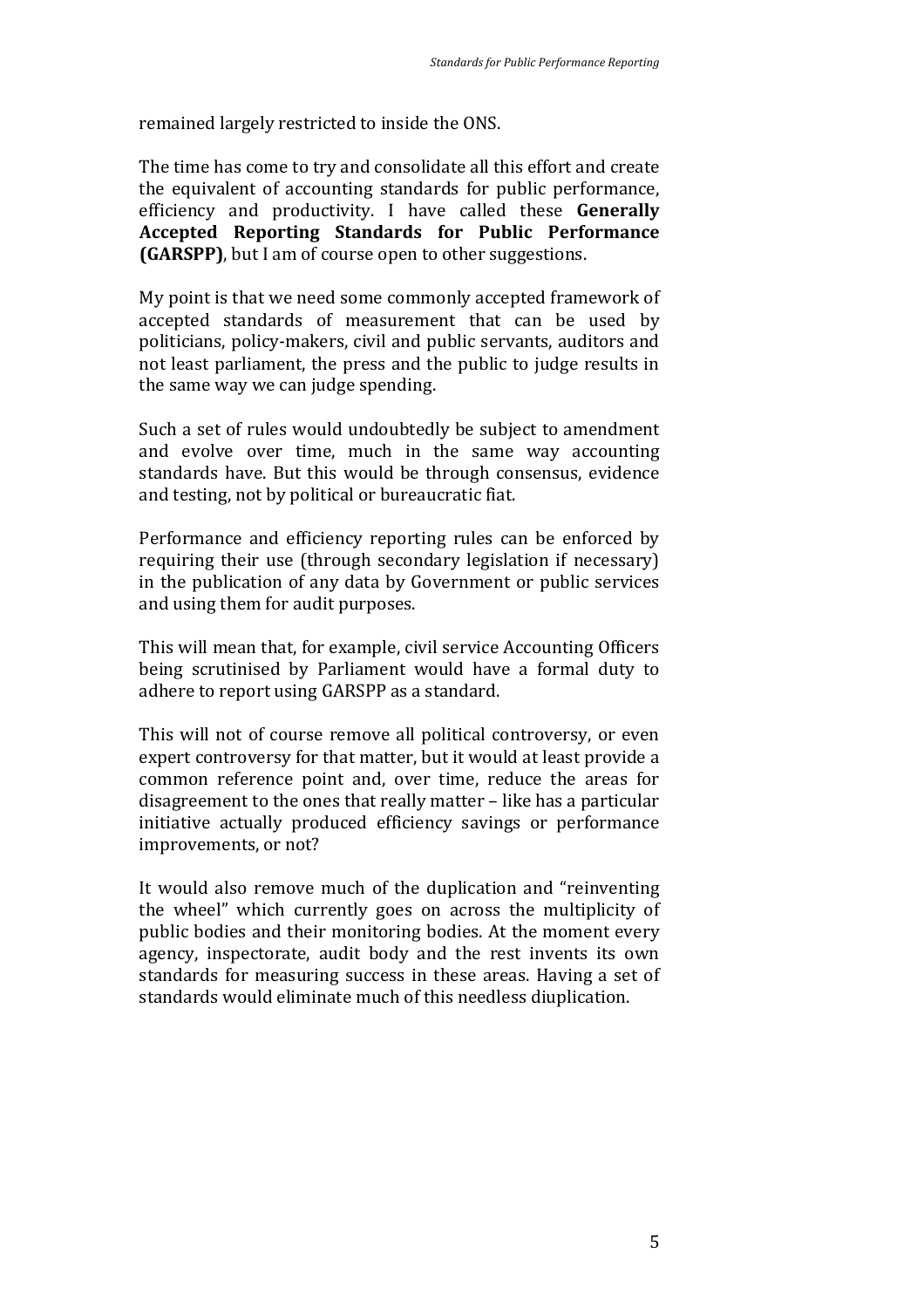### **Why an Office of Public Performance?**

Since 1979 there has been a succession of units, offices, centres and initiatives concerned with improving efficiency and performance in Government and public services. To name just a couple of the key ones:

- Efficiency Scrutiny's and Efficiency Unit established by Margaret Thatcher immediately upon taking office in 1979 (EU abolished 1999).
- Gershon Efficiency Programme (2004) and the Office of Government Commerce (OGC's) role in overseeing it and the SR 2007 'value for money' programme, which lasted until 2010.
- Programme Analysis and Review and the Central Policy Review Staff (in the 1970s);
- Prime Minister's Delivery Unit (2001-2010); etc.

Alongside this there has been a stream of analyses and reports of individual and broader programmatic efforts at improving performance and efficiency from Parliament, the National Audit Office, Audit Commission and audit bodies in Scotland, Wales and Northern Ireland, as well as the many sector specific inspectorates, quality bodies and others. Many academic studies have also contributed to our developing knowledge, not least through the ESRC's 'Public Services Programme' (which funded my own work for 'Theories of Performance').

What was lacking, therefore, was not analysis but learning and accumulation of knowledge from all these different sources. What is needed is a small, but effective, centre of learning for all this analytic and practical effort.

The second task of a new body would be to use this knowledge to help create the suggested Generally Accepted Reporting Standards for Public Performance (GARSPP). It is not suggested that this should be done by the OPP alone. It would probably be necessary to set up a time-limited Commission, managed by the OPP but drawing on Government, Parliamentary, audit, professional, academic and other sources to work on producing a consensual GARSPP. This should include the institutions of the devolved government's, local government and other public services.

Existing bodies cannot meet either of these needs for a variety of reasons. They are either too close to the executive to be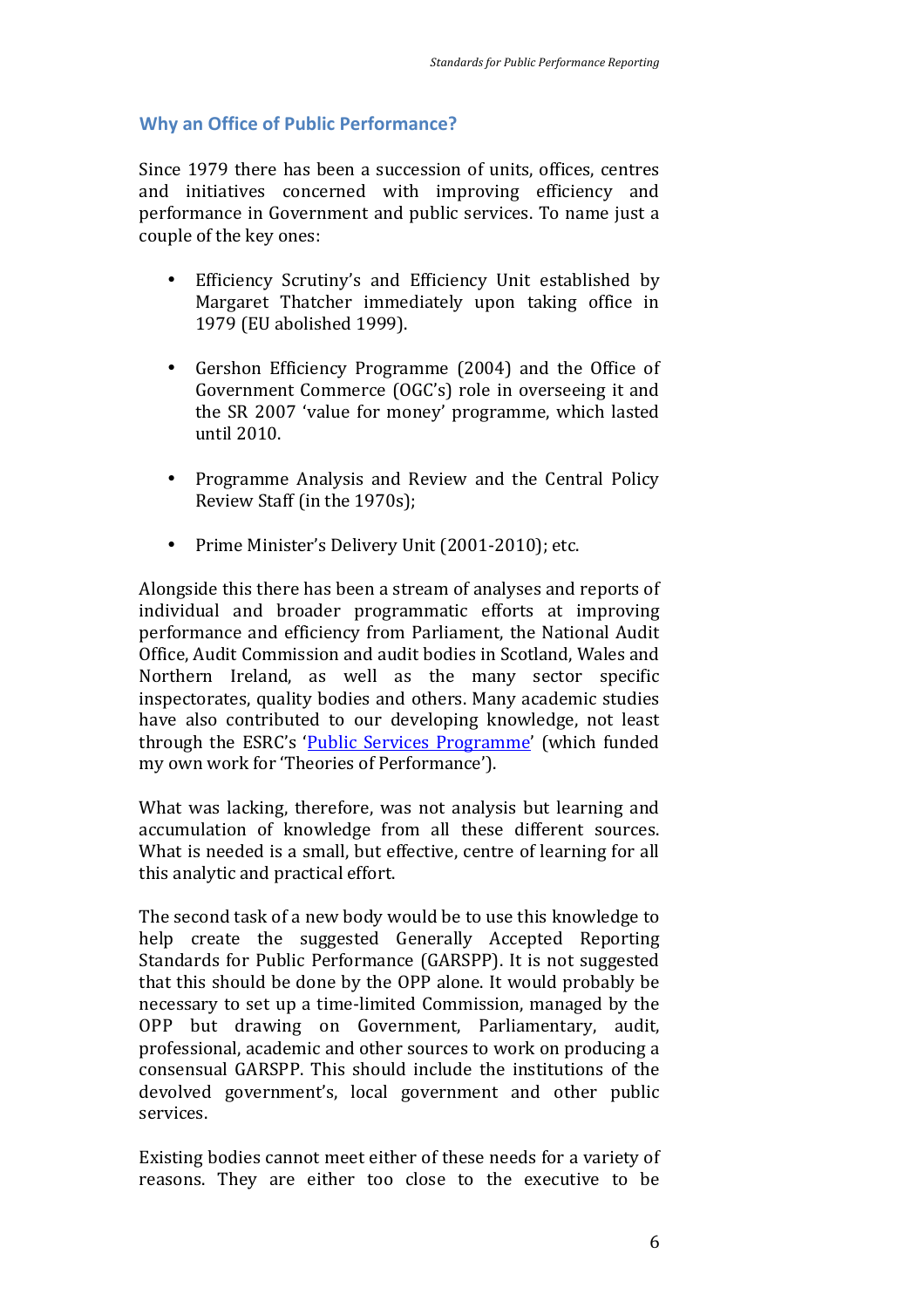sufficiently neutral (e.g. the current Policy and Implementation Unit in No. 10) or geographically limited (e.g. the NAO) or limited by their remit (e.g. the ONS). But all of the latter can have useful inputs.

An OPP should probably be best established on a similar basis to the NAO and OPP, i.e. as a body of the national Parliament with considerable guaranteed autonomy.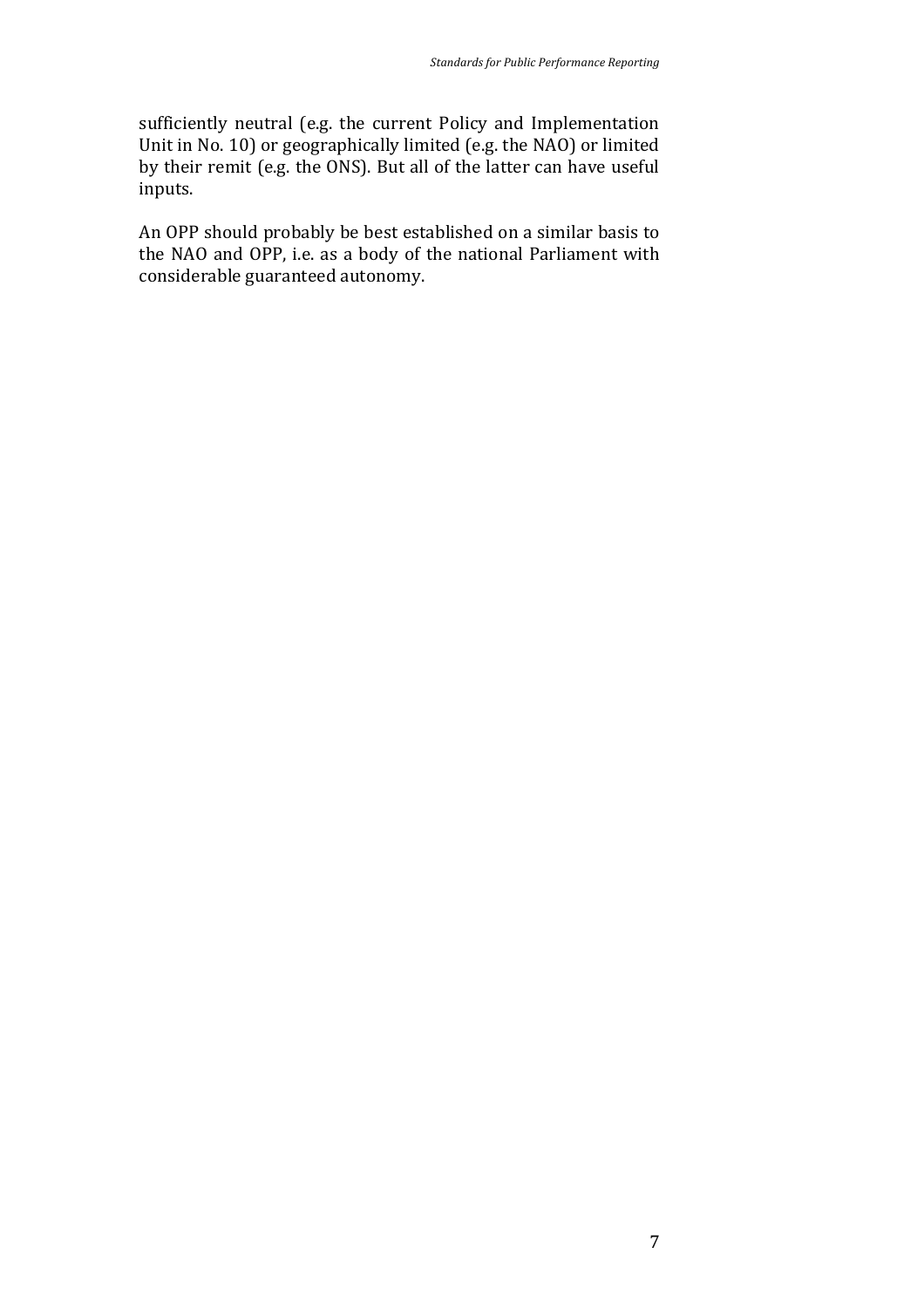## **Conclusion**

This may appear a somewhat 'geeky' proposal, but it has the potential to fundamentally change one part of the national political discourse for the better. It could substantially reduce the space for fruitless mud-slinging whilst creating a more sensible debate about what actually works, based on at least some agreed evidence. 

Having a GARSPP and OPP would not in anyway reduce the need for Government's and public services to have periodic or systemic drives for better performance and efficiency - what it could do would provide a better way of reporting and learning from such initiatives. Getting better performance and efficiency would still be the job of the elected politicians and unelected public servants running our public institutions.

One additional benefit of having GARSPP and the OPP as British institutions could be that, whatever policy differences develop between the different levels of government and constituent parts of the United Kingdom, there would still be a common basis for measuring what works, enabling better comparisons. The assumes of course that the Scottish Parliament and Welsh and Northern Irish Assemblies would go along with such developments. But it seems to me that if GARSPP in particular were to prove useful it could quickly become an international standard and not just a UK one, in which case agreement to use it within the UK would be much less problematic.

Having something like GARSPP would also be a tremendous boost to transparency and democratic accountability  $-$  it would ensure the public got reasonably accurate and uncontested information about performance, efficiency and productivity in the public sector.

In the current climate of austerity, which most agree will not go away soon, getting the most out of limited public resources is ever more important. Understanding whether or not that is being achieved on the basis of better information is surely something on which most can agree, whatever their political beliefs. I do not believe anyone would really think it better to proceed on the basis of ignorance?

Colin R Talbot Professor of Government and Public Administration University of Manchester August 2012.